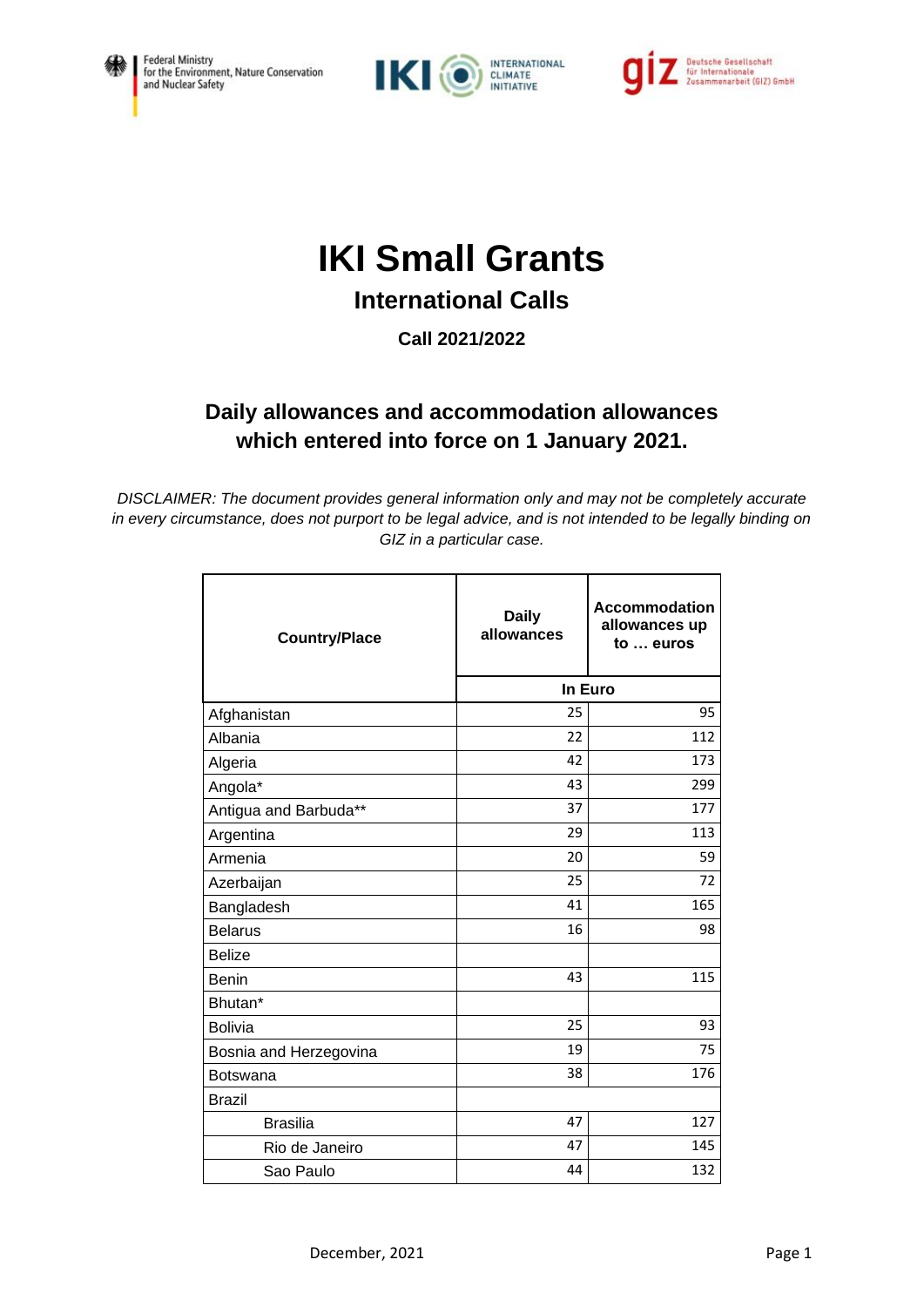| Other                                    | 42 | 84  |
|------------------------------------------|----|-----|
| <b>Burkina Faso</b>                      | 31 | 174 |
| <b>Burundi</b>                           | 30 | 138 |
| Cabo Verde                               | 25 | 105 |
| Cambodia                                 | 31 | 94  |
| Cameroon                                 | 41 | 180 |
| Central African Republic                 | 38 | 74  |
| Chad                                     | 53 | 163 |
| China                                    |    |     |
| Beijing                                  | 25 | 185 |
| Canton                                   | 30 | 150 |
| Chengdu                                  | 34 | 131 |
| Hong Kong                                | 61 | 145 |
| Shanghai                                 | 48 | 217 |
| Other                                    | 40 | 112 |
| Colombia                                 | 38 | 115 |
| Comoros                                  |    |     |
| Congo                                    | 51 | 215 |
| Cook Islands                             |    |     |
| Costa Rica                               | 39 | 93  |
| Côte d'Ivoire                            | 49 | 166 |
| Cuba                                     | 38 | 228 |
| Democratic People's Republic of<br>Korea | 23 | 92  |
| Democratic Republic of the Congo         | 58 | 190 |
| Djibouti                                 | 54 | 305 |
| Dominica                                 | 37 | 177 |
| Dominican Republic                       | 37 | 147 |
| Ecuador                                  | 36 | 97  |
| Egypt                                    | 34 | 125 |
| El Salvador                              | 36 | 119 |
| <b>Equatorial Guinea</b>                 | 30 | 166 |
| Eritrea                                  | 41 | 91  |
| Eswatini                                 |    |     |
| Ethiopia                                 | 32 | 130 |
| Fiji                                     | 28 | 69  |
| Gabon                                    | 43 | 183 |
| Gambia                                   | 33 | 161 |
| Georgia                                  | 29 | 88  |
| Ghana                                    | 38 | 148 |
| Grenada                                  | 37 | 177 |
| Guatemala                                | 28 | 90  |
| Guinea                                   | 38 | 118 |
| Guinea-Bissau                            | 20 | 86  |
| Guyana                                   | 37 | 177 |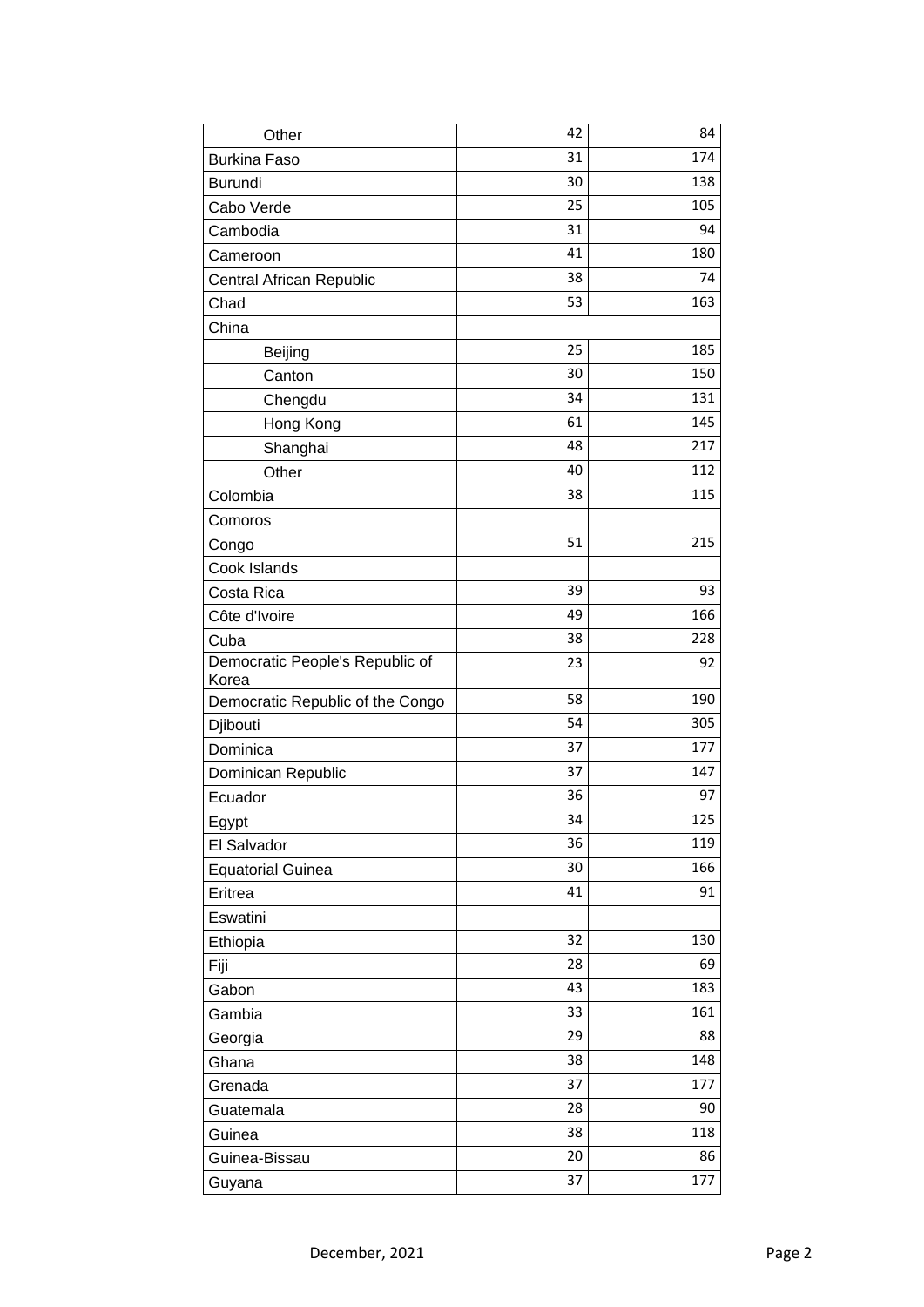| Haiti                            | 48 | 130 |
|----------------------------------|----|-----|
| Honduras                         | 40 | 101 |
| India                            |    |     |
| Bangalore                        | 35 | 155 |
| Chennai                          | 26 | 85  |
| Kolkata                          | 29 | 145 |
| Mumbai                           | 41 | 146 |
| New Delhi                        | 31 | 185 |
| Other                            | 26 | 85  |
| Indonesia                        | 30 | 134 |
| Iran                             | 27 | 196 |
| Iraq                             |    |     |
| Jamaica                          | 47 | 138 |
| Jordan                           | 38 | 126 |
| Kazakhstan                       | 37 | 111 |
| Kenya                            | 42 | 219 |
| Kiribati                         |    |     |
| Kosovo                           | 19 | 57  |
| Kyrgyzstan                       | 22 | 74  |
| Lao People's Democratic Republic | 27 | 96  |
| Lebanon                          | 49 | 123 |
| Lesotho                          | 20 | 103 |
| Liberia                          |    |     |
| Libya                            | 52 | 135 |
| Madagascar                       | 28 | 87  |
| Malawi                           | 39 | 123 |
| Malaysia                         | 28 | 88  |
| Maldives                         | 43 | 170 |
| Mali                             | 31 | 120 |
| <b>Marshall Islands</b>          | 52 | 102 |
| Mauritania                       | 32 | 105 |
| <b>Mauritius</b>                 | 45 | 220 |
| Mexico                           | 40 | 177 |
| Micronesia                       | 27 | 116 |
| Moldova                          | 20 | 88  |
| Mongolia                         | 22 | 92  |
| Montenegro                       | 24 | 94  |
| Montserrat                       |    |     |
| Morocco                          | 35 | 129 |
| Mozambique                       | 31 | 146 |
| Myanmar                          | 29 | 155 |
| Namibia                          | 25 | 112 |
| Nauru                            |    |     |
| Nepal                            | 30 | 126 |
| Nicaragua                        | 30 | 81  |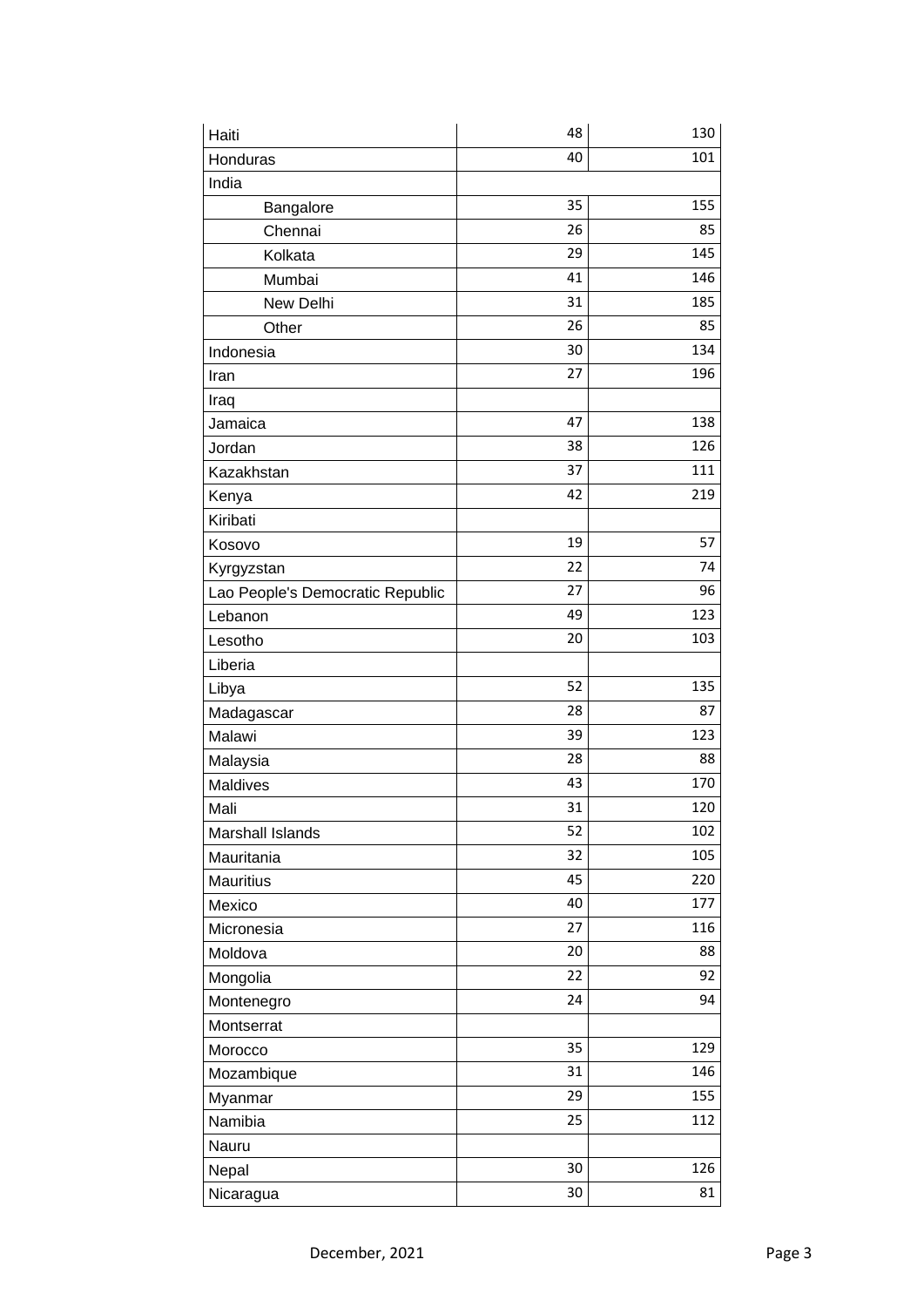| Niger                            | 35 | 131 |
|----------------------------------|----|-----|
| Nigeria                          | 38 | 182 |
| <b>Niue</b>                      |    |     |
| North Macedonia                  | 24 | 95  |
| Pakistan                         |    |     |
| Islamabad                        | 19 | 238 |
| Other                            | 28 | 122 |
| Palau**                          | 42 | 179 |
| Panama**                         | 32 | 111 |
| Papua New Guinea                 | 50 | 234 |
| Paraguay                         | 31 | 108 |
| Peru                             | 28 | 143 |
| Philippines                      | 27 | 116 |
| Rwanda                           | 38 | 141 |
| Saint Helena                     |    |     |
| Saint Lucia                      | 37 | 177 |
| Saint Vincent and the Grenadines | 37 | 177 |
| Samoa                            | 24 | 85  |
| Sao Tome and Principe*           | 39 | 80  |
| Senegal                          | 35 | 190 |
| Serbia                           | 16 | 74  |
| Sierra Leone                     | 40 | 161 |
| Solomon Islands*                 |    |     |
| Somalia                          |    |     |
| South Africa                     |    |     |
| Cape Town                        | 22 | 112 |
| Johannesburg                     | 24 | 124 |
| Other                            | 18 | 94  |
| South Sudan                      | 28 | 150 |
| Sri Lanka                        | 35 | 100 |
| Sudan                            | 27 | 195 |
| Suriname                         | 37 | 177 |
| Syrian Arab Republic             | 31 | 140 |
| Tajikistan                       | 22 | 118 |
| Tanzania                         | 39 | 201 |
| Thailand                         | 31 | 110 |
| Timor-Leste                      |    |     |
| Togo                             | 32 | 118 |
| Tokelau                          |    |     |
| Tonga                            | 32 | 94  |
| Tunisia                          | 33 | 115 |
| <b>Turkey</b>                    |    |     |
| Istanbul                         | 21 | 120 |
| Izmir                            | 24 | 55  |
| Other                            | 14 | 95  |